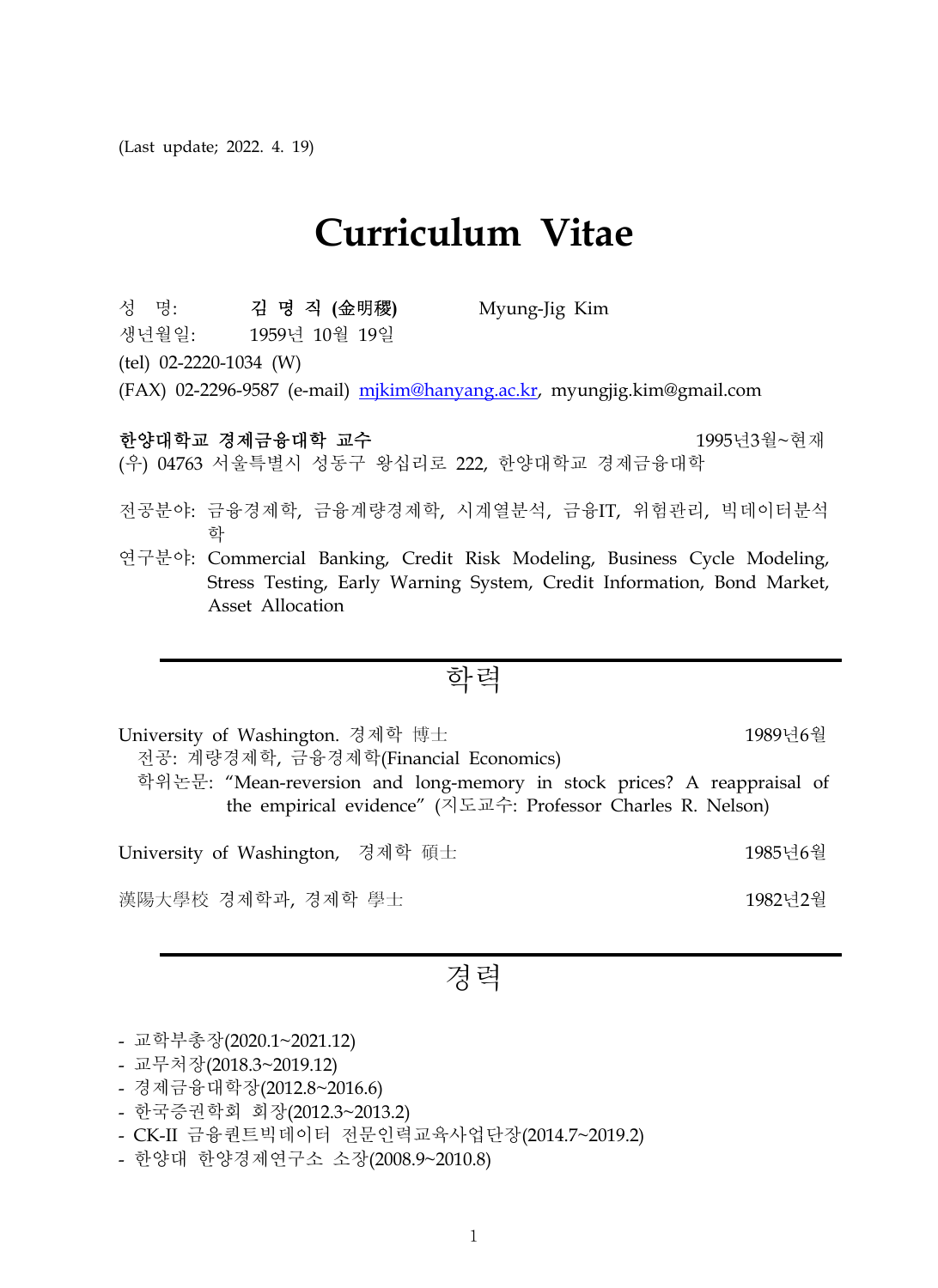- 한국금융연구원 비상임연구위원(2016.9~2017.8)
- 고용노동부 고용산재보험기금 자산운용위원회(2017.3~2021.4)
- 한양경제연구소 "Financial IT Lab" 책임교수(2008.9~2020.12)
- 예금보험공사 자문교수(2015.11~2017.8)
- KOSDAQ 상장위원회 위원(2014.4~2016.3)
- 국가통계위원회 위원(2014.1~2015.12)
- 금융감독원 거시감독국 자문위원(2007~2015)
- 금융감독원 바젤 III 승인심사위원회 위원(2008~2017)
- KB금융지주 사외이사(2014.3~2015.3)
- 메리츠금융지주 사외이사(2011.6~2014.2)
- 통계청 경기지수 자문위원(1999~2015)
- 금융위원회 시장효율화위원회 위원장(2010.8~2012.7)
- 무역보험공사 리스크관리위원회 위원(2010~2011)
- 한국재무학회 부회장(2009.3~2010.2)
- 한국파생상품학회 부회장(2008.1~2008.12)<br>- 교수평의회 평의원(2007.7~2009.2)
- 
- 국민은행연구소 초빙연구위원(2007.5~2007.8, 2008.11~2009.4)
- 한국은행 자문위원(1999.7~2003.6)
- 한국채권연구원 이사(2000.9~2006.10)
- University of Alabama, Tuscaloosa 조교수(1989.8~1995.7), 부교수(1995.8~1996.12) Department of Economics, Finance and Legal Studies
- *Asia-Pacific Journal of Financial Studies* 편집위원장(2008.2~2011.3)
- Editor-in-Chief, *Journal of Economic Research* (2005.4-2008.4)
- International Credit Information Specialist, Asian Development Bank (ADB) (2005.3~2007.7)
- Visiting Professor, Department of Economics, University of Washington (2002.8~ 2003.7)

연구논문

(영문)

- 1. "Transient Fads and the Crash of '87," *Journal of Applied Econometrics*, 11 (with Chang-Jin Kim), 1996, 41-58.
- 2. "New Index of Coincident Indicators: A Multivariate Markov Switching Factor Model Approach," *Journal of Monetary Economics,* 36, (with Ji-Sung Yoo), 1995, 607-630.
- 3. "Are Jumps in Stock Returns Diversifiable? Evidence and Implications for Option Pricing", *Journal of Financial and Quantitative Analysis,* 29 (with Robert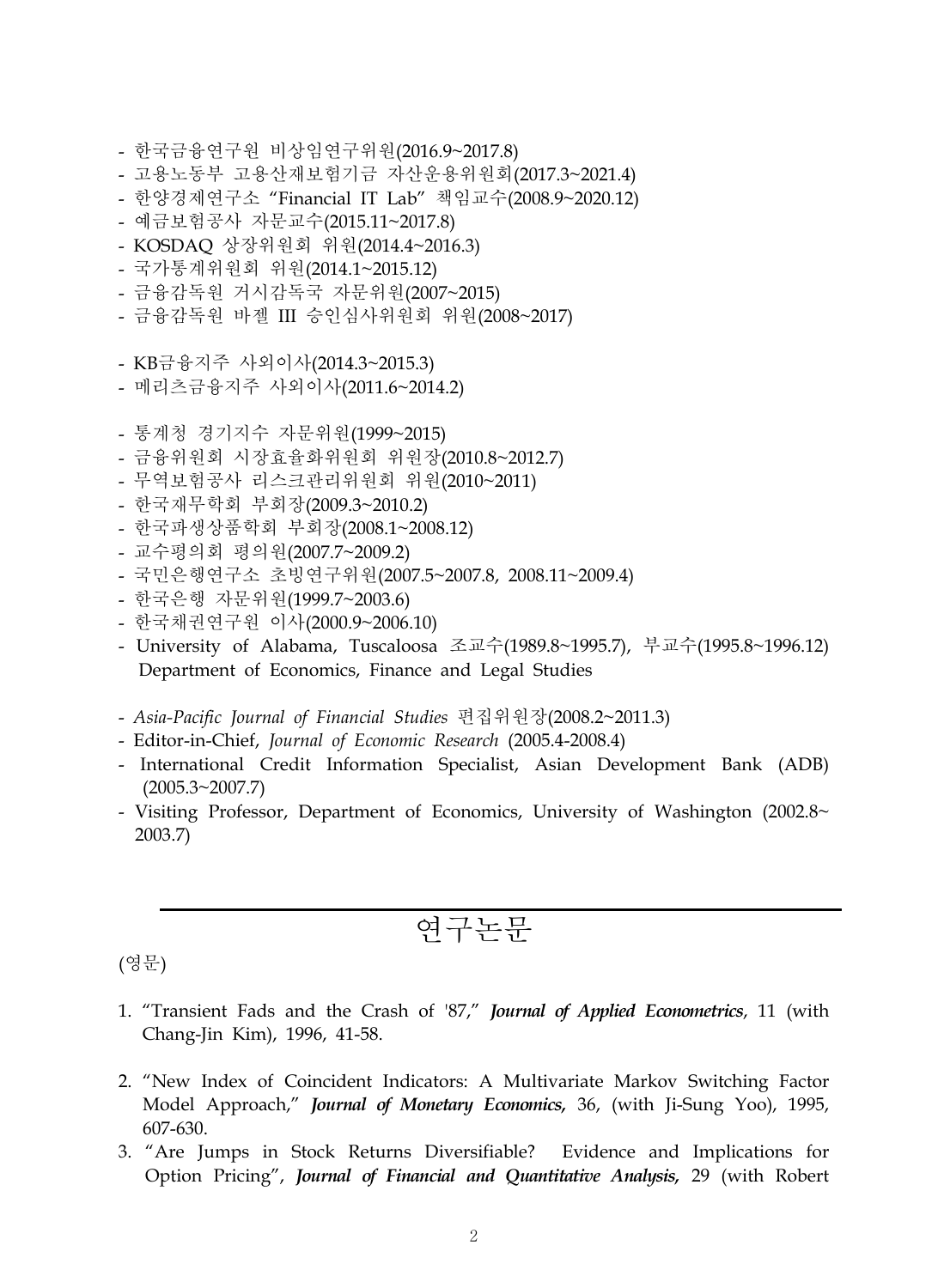Brooks, Young-Ho Oh), 1994, 609-631.

- 4. "Predictable Stock Returns: The Role of Small Sample Bias," *Journal of Finance,* 48 (with Charles R. Nelson), 1993, 641-661.
- 5. "The Unbiased Expectations Hypothesis and Error-Learning," *Advances in Quantitative Analysis of Finance and Accounting*, 2 (with Robert Brooks and Miles Livingston), 1993, 105-113.
- 6. "An Analysis of Patterns from the Statement of Cash Flows," *Financial Practice and Education*, 3 (with Benton E. Gup, William D. Samson, Michael Dugan and Thawatchai Jittrapanun), 1993, 73-79.
- 7. "Mean-Reversion in Stock Prices? A Reappraisal of the Empirical Evidence," *Review of Economic Studies*, 58 (with Charles R. Nelson and Richard Startz), 1991, 515-528 (also appeared in Andrew W. Lo ed: *Market Efficiency: Stock Market Behavior in Theory and Practice*, Edward Elgar Publishing Ltd, 1997.)
- 8. "Duration Dependence in Korean Business Cycles: Evidence and Its Implication Based on Gibbs Sampling Approach to Regime-Switching Model," *Seoul Journal of Economics*, 1996.
- 9. "A Markov Switching Factor Model of Coincident and Leading Indicators," (with Ji-Sung Yoo), *Journal of Economic Research*, 1, 1996, 253-272.
- 10. "Volatility and Jump Risk in Korean Financial Markets," (with Kook-Hyun Chang), *Journal of Economic Research*, 1, 1996, 349-368.
- 11. "Modelling Business Cycles via Common Trends-Common Cycles Model," *Journal of Economic Research*, 2, 1997, 79-97.
- 12. "Contagion and Reverse Contagion: The Case of the Korean Financial Crisis," (with Ji-Sung Yoo), *Journal of Economic Research*, 3, 1998(May), 21-40.
- 13. "Measuring Korea's Potential GDP and Trend Unemployment", *Journal of Economic Theory and Econometric***s,** 5, 1999, 43-64.
- 14. "Jumps and Time-Varying Correlations in Daily Foreign Exchange Rates," *Journal of International Money and Finance*, 20, 2001, 611-637.
- 15. "Downturn LGD, Best Estimate of Expected Loss, and Potential LGD under Basel II," *Journal of Economic Research*, 11, 2006, 203-223.
- 16. "Stress EAD: Experience of 2003 Korea Credit Card Distress," *Journal of Economic Research*, 13, 2008, 73-102.
- 17. "Benchmarking Venture Investment and Korean Venture Capital Industry," (with Cheolho Han, Dongchul Kwak) *Journal of Money and Finance,* 23, 2009,  $1-26.$
- 18. "Stress Testing of Financial Industries: A Simple New Approach to Joint Stress Testing of Korean Banking, Securities, and Non-Life Insurance Industries," (with Kook-Hyun Chang) *Asia-Pacific Journal of Financial Studies,* 38, 2009, 521-543.
- 19. "Assessing Sovereign Debt Strategies Under Alternative Term Structure Models," (with Geon-Ho Choi and Hangyong Lee) *Asia-Pacific Journal of Financial Studies,* 39, 2010, 777-799.
- 20. "Supervising Operational Risks: A New Index of Key Risk Indicators Approach," (with Dae-Shik Won) *Journal of Economic Research*, 16, 2011, 97-115.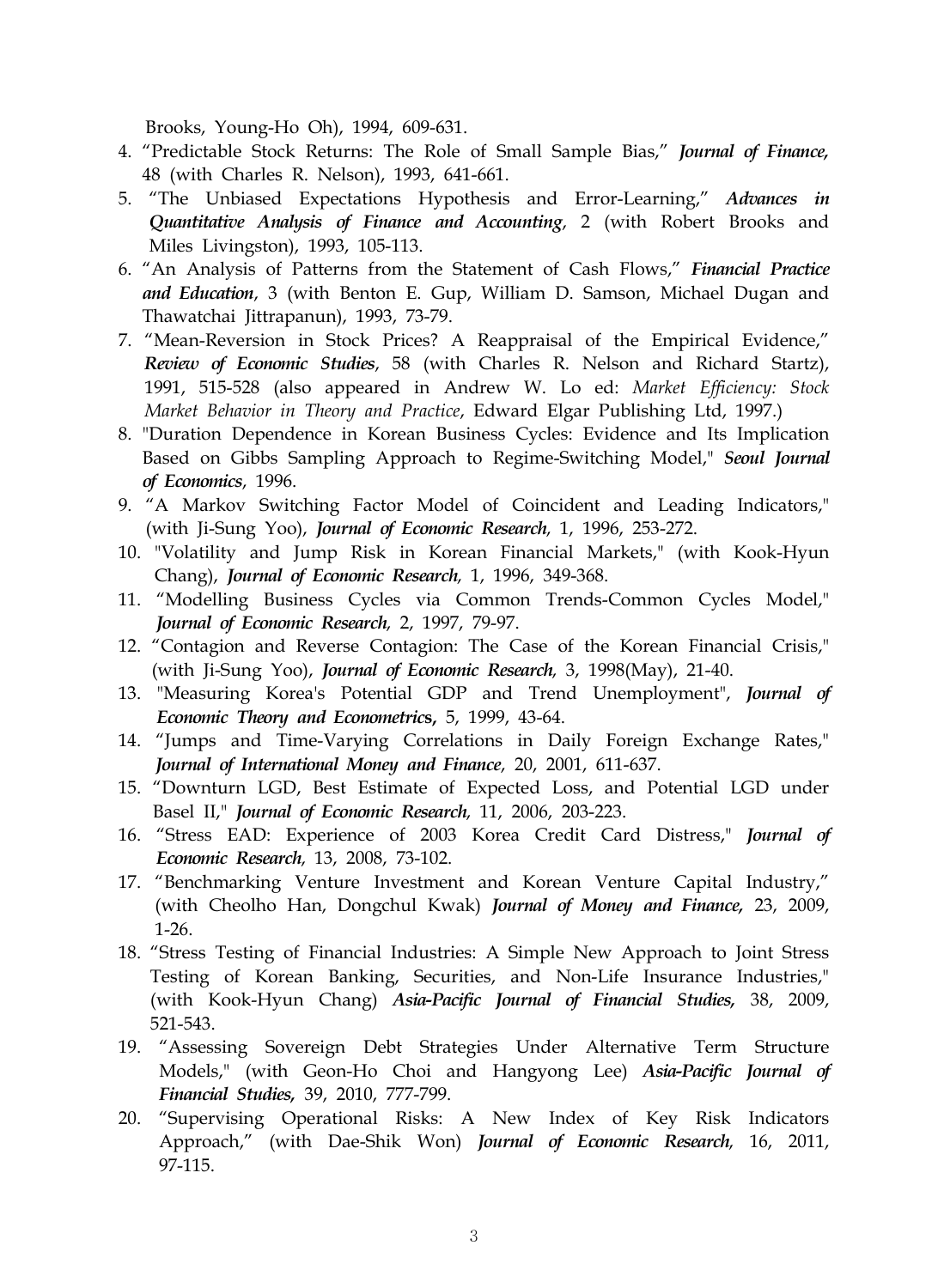21. "Estimation of Risk and Return of Venture Capital Investments in an Emerging Market: An Iterative Generalized Method of Moments Approach," (with Sang-Soo Kim and Sang-Heon Lee) *Asia-Pacific Journal of Financial Studies*, 44, 2015, 475-495.

(국문)

- 1. "'97 한국외환위기의 계량적 특성과 위기경보 가능성," 재무연구, 1998.11, 203-235 (장국현과 공동연구).
- 2. "금융실물부문의 충격과 거시경제조정," 금융학회지, 3권, 2호, 1998, 1-32 (이상빈 과 공동연구)
- 3. "KOSPI200 지수의 확률변동성 측정방법," 선물연구, 1996, 131-156 (장국현과 공동 연구).
- 4. "우리나라 경기지표의 경기예측력에 관한 연구: 실험적 경기동행지수 및 불황지표 작성을 중심으로," 경제학연구, 43, 1996, 33-55 (유지성, 김적교와 공동연구).
- 5. "우리나라 실질GDP의 시변파라미터 일반화해밀턴모형," 경제학연구, 46, 1998.12, 199-220
- 6. "한국의 자본자유화와 자본이동성," 한국경제의 분석, 2, 한국금융연구원, 1996, 86-114.
- 7. "지역경기변동," 한국경제의 분석, 3, 한국금융연구원, 1997, 79-136.
- 8. "불황예고지표작성을 위한 계량기법", 한국계량경제학보, 10, 1999, 71-92.
- 9. "주식시장의 변동성 예측: KOSPI200 변동성지수(KoViX)의 도입가능성을 중심으 로", 한국증권학회지, 제25집, 1999, 229-261.
- 10. "확률모형에 의한 외환위기의 식별과 예측," 증권학회지, 제27집, 2000, 301-329.
- 11. "이자율 기간구조 추정," 재무연구, 13, 2000, 79-102.(장국현과 공저)
- 12. "국고채 이자율 기간구조," 한국경제의 분석, 6, 2000, 1-47.(오규택, 장국현과 공 저)
- 13. "산재보험 단기성급여의 확률모형에 의한 추정과 예측: 1999.10-2000.12, 한국사회 정책, 제7집, 2000, 1-25.
- 14. "상관관계 예측력 비교에 관한 연구: 산업별 주식수익률 상관관계의 분석," 증권 학회지, 제26집, 2000, 1-26.(장국현과 공저)
- 15. "한국실질 GDP 신계열을 이용한 최근 경기 정저점 판정, 경제연구, 한양대경제 연구소, 2000, 215-234.(장국현과 공저)
- 16. "한국채권시장과 신용위험," 경제분석, 한국은행 특별연구실, 2001, 57-91.(오규택 과 공저)
- 17. "주가감시 기능과 역할 제고방안," 증권학회지, 제28집, 2001, 515-542(장국현과 공저)
- 18. "상태-공간모형을 이용한 다요인 채권이론모형의 추정," 선물연구, 2001, 265-286 (신성환과 공저).
- 19. "BBB 회사채의 가격결정모형: 유통자료를 이용한 실증분석," 경제연구, 2001, 235-260 (김주훈과 공저).
- 20. "새통화정책 목표로서 한국 MCI의 유용성 및 계량적 이슈," 경제연구, 1999, 6.
- 21. "Copula 함수의 추정과 시뮬레이션: 국고채와 A-등급 회사채 현물수익률에의 응 용," 선물연구, 11, 2003, 103-131 (신성환과 공저).
- 22. "상관부도시점(CDT) 시뮬레이션에 의한 신용포트폴리오 최적화," 계량경제학보,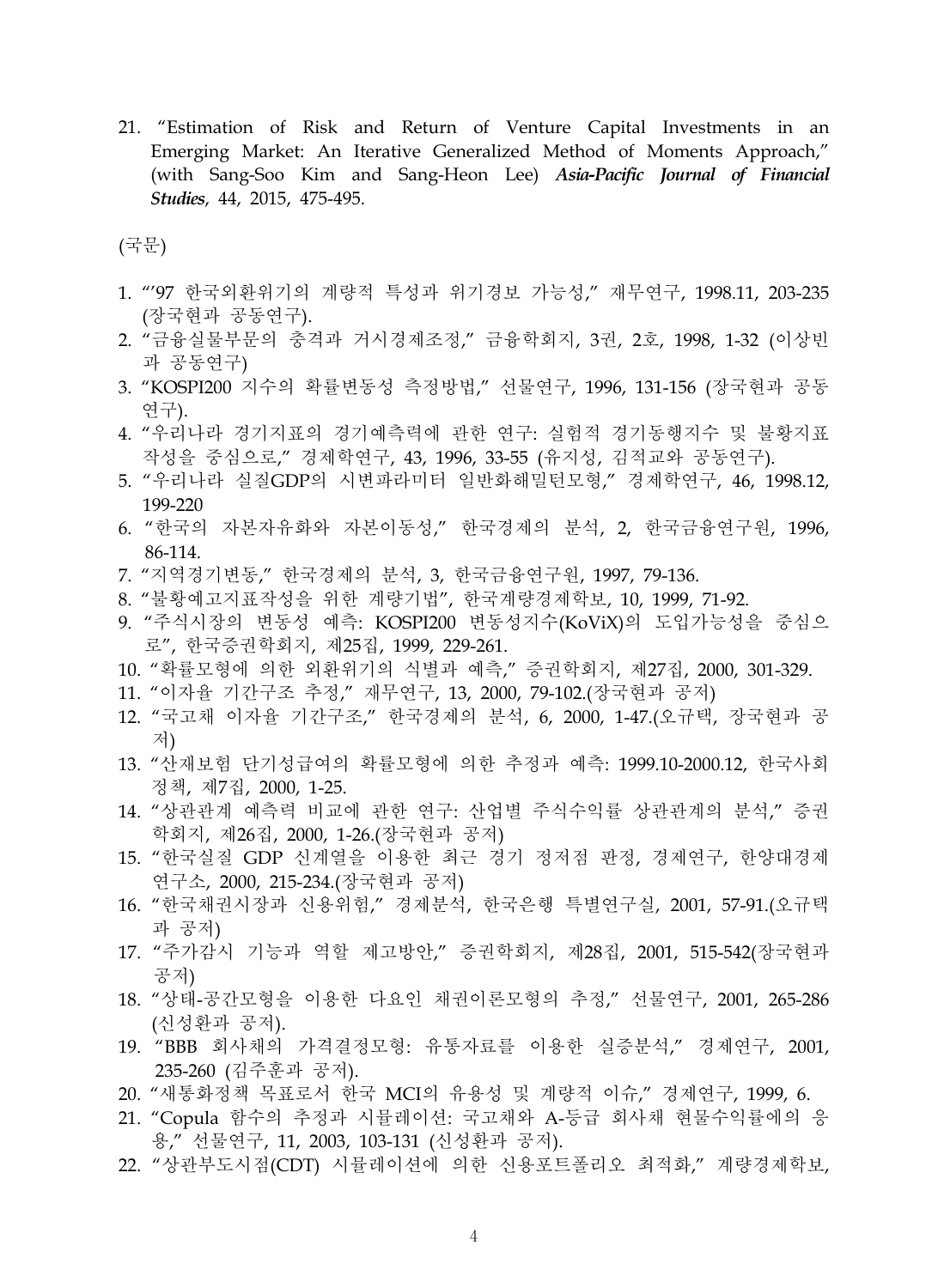15, 2004, 35-58 (신성환과 공저)

- 23. "BIS기준과 신용위험을 고려한 최적채권포트폴리오," 증권학회지, 2005, 123-152 (박순재와 공저)
- 24. "IRB방식에 의한 신용등급과 전이행렬 추정," 선물연구, 2005, 61-85 (신성환, 송 홍선과 공저)
- 25. "2000년대 한국 경기변동의 특징과 정∙저점 판정," 경제연구, 2005, 1-28 (김권식 과 공저)
- 26. "경기변동에 대한 은행산업 건전성 스트레스 테스팅: 이슈와 대안적 방법론," 경 제연구, 한양대 경제연구소, 2005, 35-64
- 27. "보증기관의 신용배분과 경제자본," 경제연구, 제27권 제1호, 한양대 경제연구소, 2006, 85-103
- 28. "가계신용부문에 대한 거시경제 충격 스트레스 테스팅," 경제연구, 한양대 경제연 구소, 2006, 93-112
- 29. "바젤II 경기순응성 완화를 위한 보증정책수단에 대한 계량평가," 금융학회지, 2007, 43-72.
- 30. "코스닥시장의 잠재적 요인분석에 관한 연구," 선물연구, 2009, 77-96.
- 31. "복합금융위기에 대한 조기경보," 경제연구, 32, 2011, 27-52.
- 32. "비관측요인모형을 이용한 종합지표 작성 및 적용," 한국산학기술학회논문지, 15, 2014, 220-227 (강기춘과 공동연구)
- 33. "마코프전환 멀티프랙탈 모형을 이용한 KOSPI200 수익률의 장기변동성 예측성과 비교," 한국증권학회지, 2016, 773-810.
- 34. "2017년 미국의 단계적 금리인상전망을 반영한 우리나라 금리 기간구조 예측," 금융안정연구, 2017, 143-174 (이상헌과 공동연구)
- 35. "국내 무액면주식제도의 재무적 기대효과와 활성화 방안," 한국증권학회지, 2018 199-233 (고봉찬외 1인과 공동연구)
- 36. "Dynamic Nelson-Siegel 모형을 이용한 국고채 최적 투자 포트폴리오," 자산운용 연구, 2019, 24-48 (이상헌과 공동연구)

## 저서

- 1. 금융시계열분석, 경문사, 1998.6, 2002.12(2nd ed) (장국현과 공저)
- 2. 금융**IT**, 경문사, 2001.11 (이상헌과 공저)
- 3. **Financial Modeling and Consulting**, 좋은땅, 2008.12.

## 수상

- 녹조근정훈장, 대한민국 정부(2016.11.15)
- 2001년도 우수논문상, 한국재무학회("이자율 기간구조 추정," 재무연구, 13, 2000, 79-102.)
- 1999년도 최우수논문상, 한국재무학회("'97 한국외환위기의 계량적 특성과 위기경보